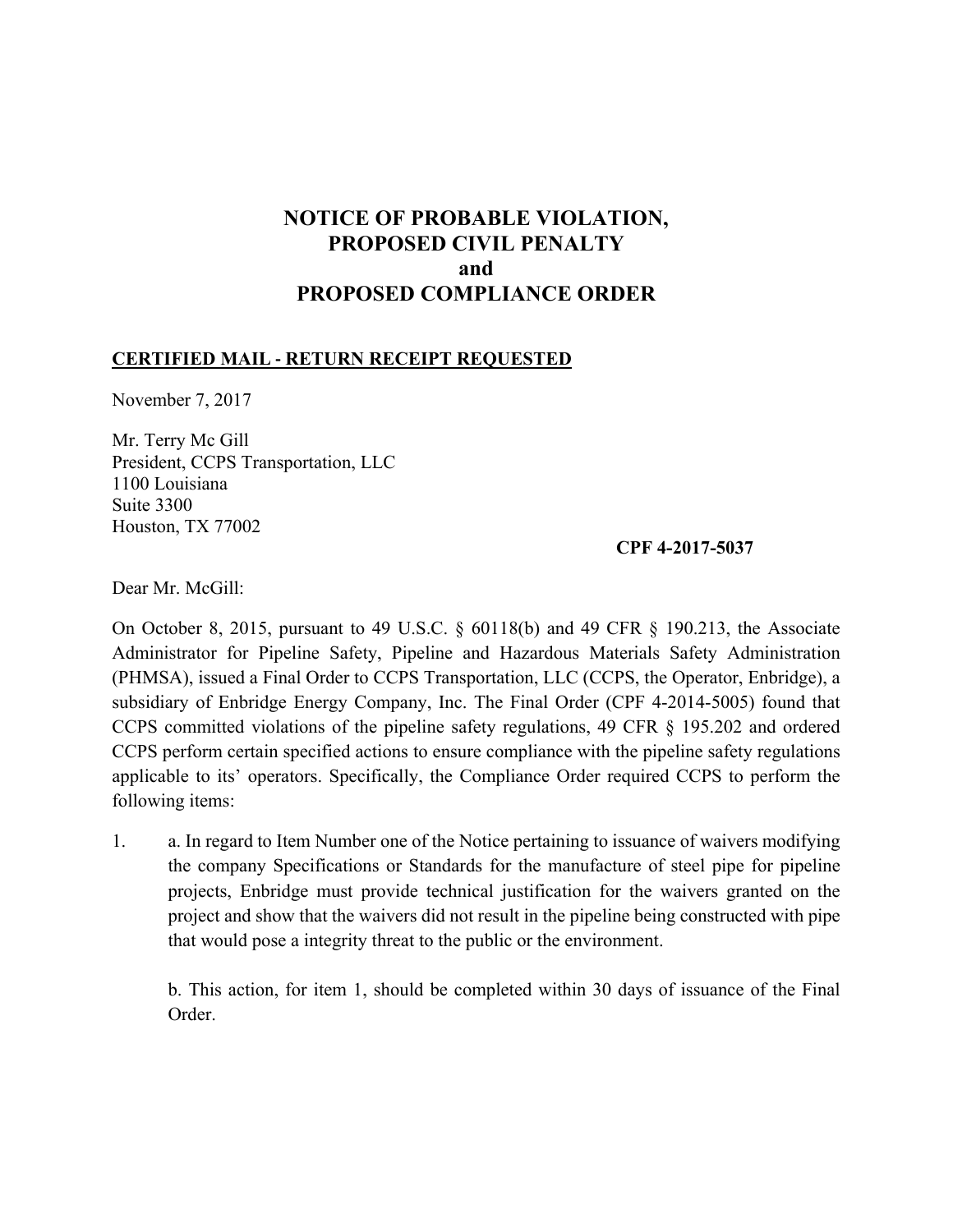of 49 CFR § 190.213 regarding the above-referenced Final Order. Specifically, Enbridge has As a result of a review of this matter, it appears that Enbridge has committed a probable violation failed to comply with Item 1 of the Compliance Order issued with the Final Order. The deadline for completion of the items in the Compliance Order was November 7, 2015. To date, PHMSA has not received adequate technical justification for the waivers granted on the project.

 manufacturing specifications as part of an overall effort to improve the integrity of their pipelines. included actions Enbridge committed to take and included more stringent specifications for the waived many of their enhanced specifications for the manufacture of the pipe. As a result, PHMSA In the previous enforcement case (CPF 4-2014-5005), Enbridge specified enhanced pipe This came in the wake of two accidents resulting in significant releases, specifically a 24,000 bbl of crude oil release into the Kalamazoo River in MI in July 2010 and a 1,200 bbl of crude oil release in Adams County, Wisconsin in July 2012. Following the Wisconsin release PHMSA issued a CAO and Enbridge responded (August 2012) by submitting the "Lakehead Plan" which manufacture of steel pipe for pipeline construction projects. However, Enbridge failed to follow their own pipe manufacturing specifications for the CCPS Flanagan South pipeline. In fact CCPS issued a NOPV with a Compliance Order requiring Enbridge to provide engineering justification for the waivers.

The Final Order on this case was issued on October 8, 2015 and it found that CCPS failed to provide technical justification for the waivers and required the operator to justify not following their pipe manufacturing specifications. In the December 1, 2015 CCPS response to the Final Order, the operator stated that "Enbridge believes that the previously submitted technical justification is adequate". However, the Final Order had already determined that the operators' previous responses were inadequate. As a result, CCPS failed to meet the requirements of the Compliance Order.

## Proposed Civil Penalty

As of April 27, 2017, under 49 U.S.C. § 60122 and 49 CFR § 190.223, you are subject to a civil penalty not to exceed \$209,002 per violation per day the violation persists up to a maximum of \$2,090,022 for a related series of violations. The Compliance Officer has reviewed the circumstances and supporting documentation involved in the above probable violation(s) and has recommended that you be preliminarily assessed a civil penalty of \$ 50,100 as follows:

| Item number | <b>PENALTY</b> |
|-------------|----------------|
|             | \$50,100       |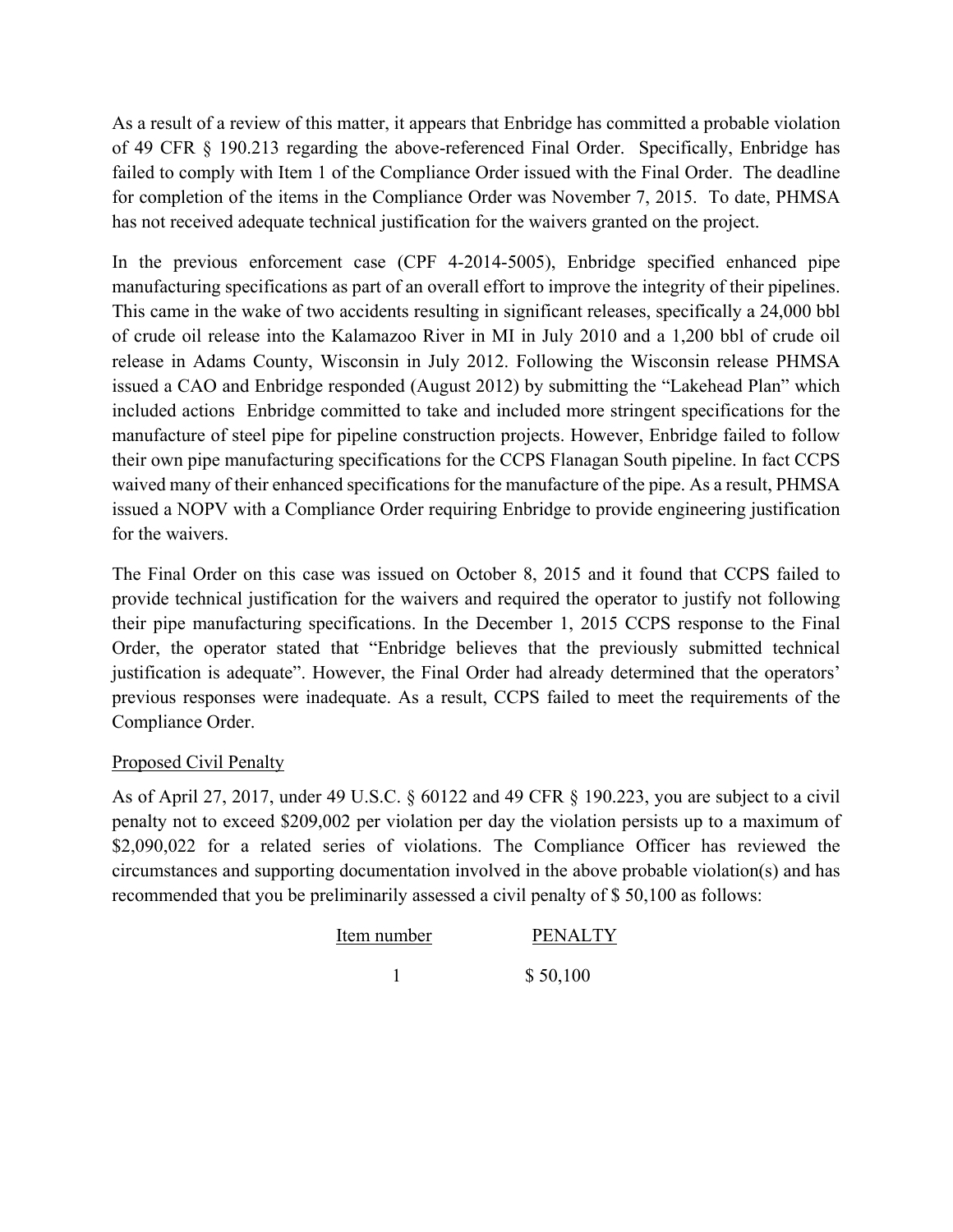### Response to this Notice

 *Compliance Proceedings*. Please refer to this document and note the response options. All Enclosed as part of this Notice is a document entitled *Response Options for Pipeline Operators in*  material you submit in response to this enforcement action may be made publicly available. If you believe that any portion of your responsive material qualifies for confidential treatment under 5 U.S.C. 552(b), along with the complete original document you must provide a second copy of the document with the portions you believe qualify for confidential treatment redacted and an explanation of why you believe the redacted information qualifies for confidential treatment under 5 U.S.C. 552(b). If you do not respond within 30 days of receipt of this Notice, this constitutes a waiver of your right to contest the allegations in this Notice and authorizes the Associate Administrator for Pipeline Safety to find facts as alleged in this Notice without further notice to you and to issue a Final Order.

In your correspondence on this matter, please refer to CPF **4-2017-5037** and for each document you submit, please provide a copy in electronic format whenever possible.

Sincerely,

Frank Causey Acting Director, Southwest Region Pipeline and Hazardous Materials Safety Administration